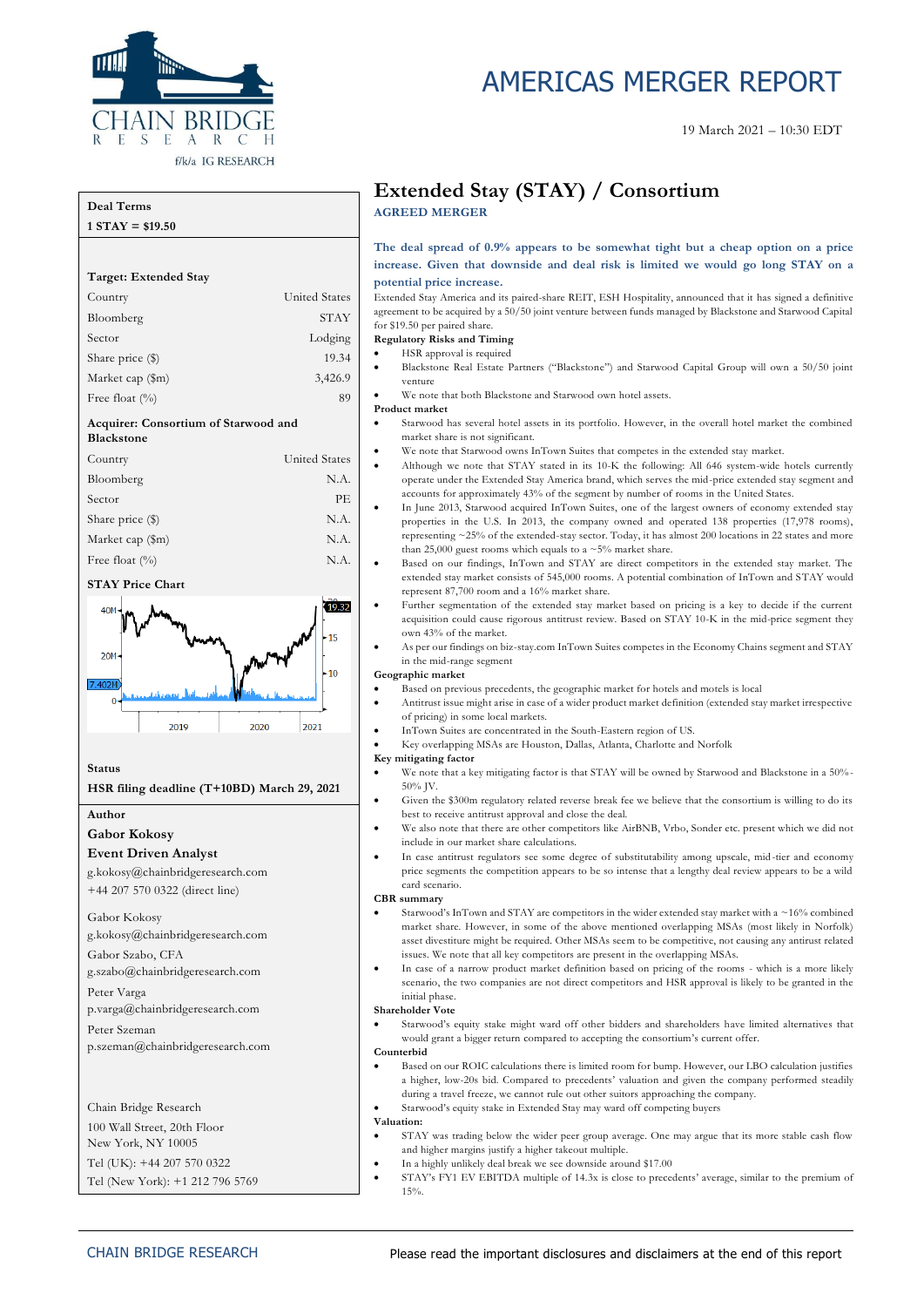# **Key terms of the merger**

| <b>Transaction Details</b>    |                                                                                                                                                                                                                                                                                                                                                                                                                                                                                                                                                                                                     |
|-------------------------------|-----------------------------------------------------------------------------------------------------------------------------------------------------------------------------------------------------------------------------------------------------------------------------------------------------------------------------------------------------------------------------------------------------------------------------------------------------------------------------------------------------------------------------------------------------------------------------------------------------|
| <b>Announcement Date</b>      | March 15, 2021                                                                                                                                                                                                                                                                                                                                                                                                                                                                                                                                                                                      |
| Offer terms                   | $1 STAY = $19.50$                                                                                                                                                                                                                                                                                                                                                                                                                                                                                                                                                                                   |
| % owned by STAY stockholders  | $0\%$                                                                                                                                                                                                                                                                                                                                                                                                                                                                                                                                                                                               |
| Deal Size (Market Value)      | \$3,462m                                                                                                                                                                                                                                                                                                                                                                                                                                                                                                                                                                                            |
| Offer structure               | All cash merger                                                                                                                                                                                                                                                                                                                                                                                                                                                                                                                                                                                     |
| Target's Board Recommendation | Yes                                                                                                                                                                                                                                                                                                                                                                                                                                                                                                                                                                                                 |
| <b>Voting Agreement</b>       | The transaction has been unanimously approved by ESA's Board of Directors and has also been approved<br>by ESH's Board of Directors. Completion of the transaction, which is expected to occur in the second<br>quarter of 2021, is contingent upon customary closing conditions, including approval of the Company's<br>stockholders. In connection with the transaction, an affiliate of Starwood Capital, which owns<br>approximately 9.4% of Company's outstanding paired shares, has entered into a support agreement whereby<br>it has agreed to vote its shares in favor of the transaction. |
| <b>Target Incorporation</b>   | Delaware (US)                                                                                                                                                                                                                                                                                                                                                                                                                                                                                                                                                                                       |
| Merger Agreement              | Click here for the merger agreement                                                                                                                                                                                                                                                                                                                                                                                                                                                                                                                                                                 |
| <b>Synergies</b>              | $\blacksquare$ N/A                                                                                                                                                                                                                                                                                                                                                                                                                                                                                                                                                                                  |
| <b>Indicated Closing Date</b> |                                                                                                                                                                                                                                                                                                                                                                                                                                                                                                                                                                                                     |
|                               | ■ Completion of the transaction, which is expected to occur in the second quarter of 2021                                                                                                                                                                                                                                                                                                                                                                                                                                                                                                           |
| <b>Dividends</b>              |                                                                                                                                                                                                                                                                                                                                                                                                                                                                                                                                                                                                     |
|                               | The Company does not expect to pay its regular quarterly distribution during the pendency of the transaction except for the previously<br>declared \$0.09 distribution on March 26, 2021 (xdate was March 11. However, under the terms of the merger agreement, the acquiror may request                                                                                                                                                                                                                                                                                                            |

```
that ESA pay a special distribution immediately prior to the closing of up to $1.75 per paired share, in which case the cash consideration paid in the 
merger will be reduced by the amount of the distribution.
```

```
Financing
```

```
■ The transaction is not contingent on receipt of financing.
```
#### **STAY capitalization**

**■ STAY Equity ■** The authorized capital stock of the Company consists solely of 3,500,000,000 shares of Company Common Stock, 350,000,000 shares of Company Preferred Stock of which 25,000 shares are designated as Series A Preferred Stock, 3,500,000,000 shares of excess stock, par value \$0.01 per share, of the Company ("Company Excess Common Stock"), into which the Company Common Stock is convertible under the Company Certificate of Incorporation, and 350,000,000 shares of excess stock, par value \$0.01 per share, of the Company ("Company Excess Preferred Stock") into which the Company Preferred Stock is convertible under the Company Certificate of Incorporation of which 25,000 shares are designated as Excess Series A Preferred Stock. As of the close of business on March 12, 2021 (the "Capitalization Date"), (i) 177,560,635 shares of Company Common Stock were issued and outstanding, each of which is paired with one share of Hospitality Class B Common Stock, (ii)

- Each Paired Common Share is comprised of one share of Company Common Stock and one share of Hospitality Class B Common Stock. There are no Unpaired Shares (as defined in the Organizational Documents).
- (b) The authorized capital stock of Hospitality consists solely of 4,300,000,000 shares of Hospitality Class A Common Stock, 7,800,000,000 shares of Hospitality Class B Common Stock, 125 shares of Hospitality Preferred Stock, 350,000,000 shares of preferred stock, par value \$0.01 per share, of Hospitality ("Hospitality Penny Preferred Stock"), 4,300,000,000 shares of excess class A stock, par value \$0.01 per share, of Hospitality ("Hospitality Excess Class A Stock") into which the Hospitality Class A Common Stock is convertible under the Hospitality Certificate of Incorporation, 7,800,000,000 shares of excess class B stock, par value \$0.01 per share, of Hospitality ("Hospitality Excess Class B Stock") into which the Hospitality Class B Common Stock is convertible under the Hospitality Certificate of Incorporation, and 350,000,000 shares of excess preferred stock, par value \$0.01 per share, of Hospitality ("Hospitality Excess Preferred Stock") into which the Hospitality Penny Preferred Stock is convertible under the Hospitality Certificate of Incorporation. As of the Capitalization Date, (i) 250,493,583 shares of Hospitality Class A Common Stock were issued and outstanding, all of which were owned by the Company, (ii) 177,560,635 shares of Hospitality Class B Common Stock were issued and outstanding, each of which is paired with one share of Company Common Stock, (iii) 125 shares of Hospitality Preferred Stock were issued and outstanding, (

**■ STAY Debt**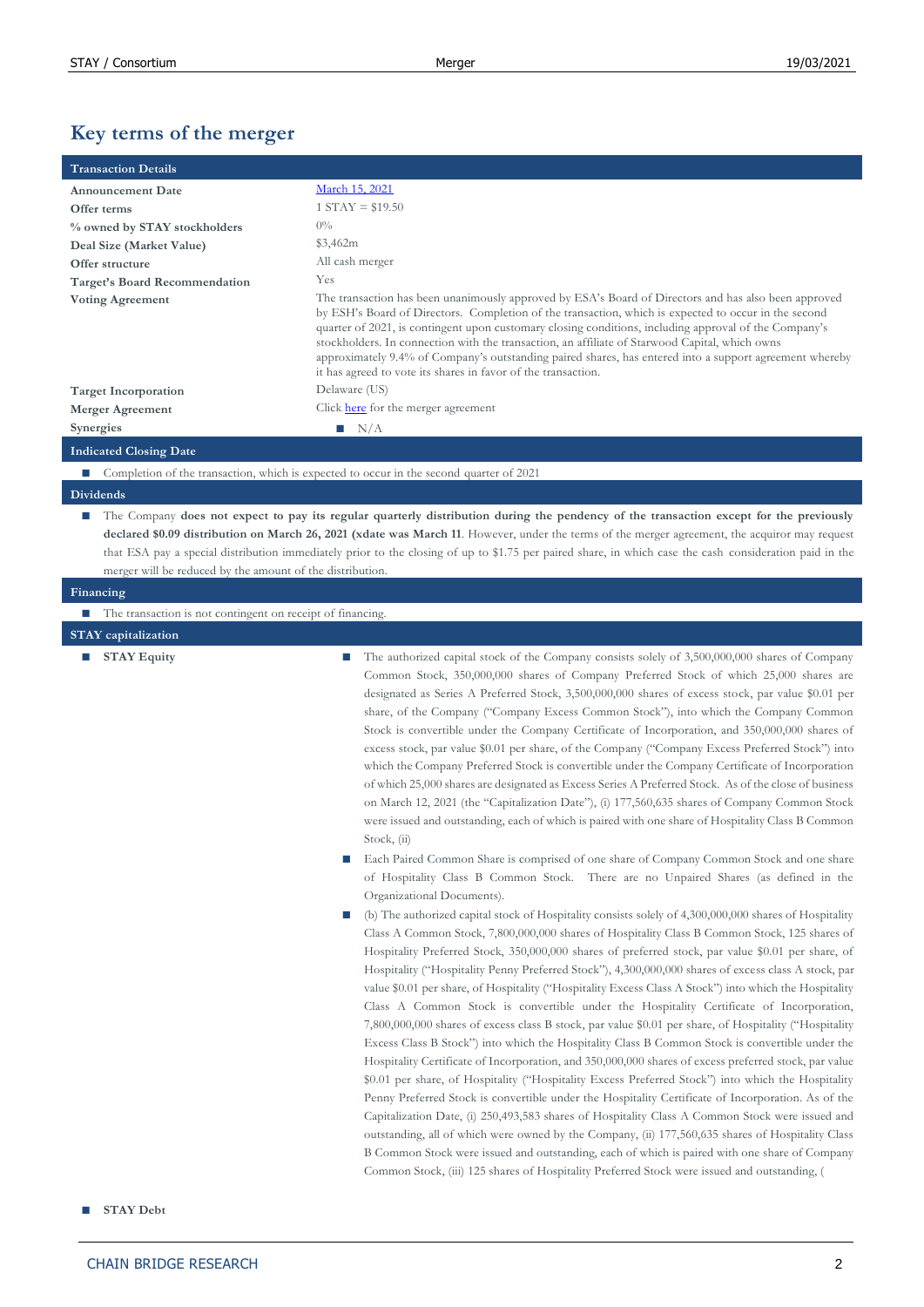|                                                                                            | Total                                                                                                                        | 2021                     | 2022           | 2023           | 2024           | 2025          | Thereafter      |
|--------------------------------------------------------------------------------------------|------------------------------------------------------------------------------------------------------------------------------|--------------------------|----------------|----------------|----------------|---------------|-----------------|
| ESH REIT Term Facility <sup>(1)</sup>                                                      | 623,022                                                                                                                      | 6,309                    | 6,309          | 6,309          | 6,309          | 6,309         | 591,477         |
| 2025 Notes (7)<br>2027 Notes (3)                                                           | 1,300,000<br>750,000                                                                                                         |                          |                |                |                | 1,300,000     | 750,000         |
| Corporation Revolving Credit Facility                                                      | 49,765                                                                                                                       | $\overline{\phantom{0}}$ | ۰              | ۰              | 49,765         |               |                 |
| Operating lease obligations <sup>(</sup>                                                   | \$1,676                                                                                                                      | 2,221                    | 806            | 552            | 503            | 503           | 77,091          |
| Finance lease obligations (5)<br>Interest payments on outstanding debt obligations (9/7/8) | 5,149<br>630,237                                                                                                             | 850<br>118,156           | 397<br>117,499 | 400<br>117,362 | 402<br>116,920 | 429<br>81,755 | 2,671<br>78,545 |
| Purchase obligations <sup>(9)</sup>                                                        | 67,562                                                                                                                       | 17,438                   | 18,245         | 18,330         | 12,924         | 625           |                 |
| Total contractual obligations                                                              | 3,507,411                                                                                                                    | 144,974                  | 143,256        | 142,953        | 186,823        | 1,389,621     | 1,499,784       |
| <b>STAY Net Leverage</b>                                                                   | T.                                                                                                                           | FY1 Net Debt/EBITDA 6.3x |                |                |                |               |                 |
| <b>Valuation Multiples</b>                                                                 |                                                                                                                              |                          |                |                |                |               |                 |
| 1-day premium<br>ш                                                                         | The \$19.50 per paired share consideration represents a premium of 23.3% over the 30-day volume-                             |                          |                |                |                |               |                 |
|                                                                                            | weighted average share price ending March 12, 2021 and a premium of 15.1% over the closing stock price<br>on March 12, 2021. |                          |                |                |                |               |                 |
| <b>LTM EV/Sales</b>                                                                        | 6.0x                                                                                                                         |                          |                |                |                |               |                 |
| FY1 EV/Sales                                                                               | 5.5x                                                                                                                         |                          |                |                |                |               |                 |
| FY2 EV/Sales                                                                               | 5.2x                                                                                                                         |                          |                |                |                |               |                 |
| FY1 P/E                                                                                    | 38.4x                                                                                                                        |                          |                |                |                |               |                 |
| FY2 P/E                                                                                    | 24.5x                                                                                                                        |                          |                |                |                |               |                 |
| <b>FY1 EV/EBITDA</b>                                                                       | 14.3x                                                                                                                        |                          |                |                |                |               |                 |
| <b>FY2 EV/EBITDA</b>                                                                       | 12.4x                                                                                                                        |                          |                |                |                |               |                 |
| Timetable                                                                                  |                                                                                                                              |                          |                |                |                |               |                 |
| <b>Confidentiality Agreement</b>                                                           | March 10, 2021                                                                                                               |                          |                |                |                |               |                 |
| Date of the Merger Agreement (T)                                                           | March 14, 2021                                                                                                               |                          |                |                |                |               |                 |
| Deal Announcement                                                                          | March 15, 2021                                                                                                               |                          |                |                |                |               |                 |
| HSR filing deadline (T+10BD)                                                               | March 29, 2021                                                                                                               |                          |                |                |                |               |                 |
| Proxy filing                                                                               | By mid-April 2021                                                                                                            |                          |                |                |                |               |                 |
| Expiration of HSR waiting period (+30D)                                                    | April 28, 2021                                                                                                               |                          |                |                |                |               |                 |
| Shareholder meeting<br>ш                                                                   | By end of May 2021                                                                                                           |                          |                |                |                |               |                 |
| Special dvd declaration (X-10BD)                                                           | By end of May 2021                                                                                                           |                          |                |                |                |               |                 |
| Settlement (CBR est.) (X)                                                                  | By early June 2021                                                                                                           |                          |                |                |                |               |                 |
| End date                                                                                   | September 14, 2021                                                                                                           |                          |                |                |                |               |                 |
| Deal close definition                                                                      |                                                                                                                              |                          |                |                |                |               |                 |

**Deal close definition**

The closing of the Mergers (the "Closing") shall take place remotely by electronic exchange of signatures at 9:00 a.m. (New York City time) on the third (3rd) Business Day following the satisfaction or, to the extent permitted by applicable Law, waiver by the applicable part y of the last of the conditions set forth in Article VIII, or at such other place, time or date as Parent and the Paired Entities shall agree in writing

#### **Solicitation Clause**

- There is a non-solicitation clause with a fiduciary out prior to the shareholder vote
- There is a four business day matching period which may be reduced to two.
- **■** "Superior Proposal" means a bona fide written Acquisition Proposal (provided that, for purposes of this definition, reference s in the definition of "Acquisition Proposal" to "15% or more" shall be deemed references to 50% or more) that the Company Board and the Hospitality Board determine in their good faith judgment, after receiving the advice of their financial advisor outside legal counsel, and after taking into account all the terms and conditions of the Acquisition Proposal, (A) would result, if consummated, in a transaction that is more favorable to the holders of Paired Common Shares (solely in their capacity as such) from a financial point of view than those contemplated by this Agreement (including any revisions to this Agreement that are proposed in writing by Parent in response thereto and any other information provided by Parent) and (B) is reasonably likely to be consummated, after taking into account (x) the financial, legal, regulatory and any other aspects of such proposal, (y) the likelihood and timing of consummation (as compared to the transactions contemplated by this Agreement) and (z) any revisions to this Agreement that are proposed in writing by Parent in response thereto and any other information provided by Parent.

**Company Intervening Event**

**■** "Intervening Event" means a material event, fact, development, change in circumstance or occurrence with respect to any of the Paired Entities and the Paired Entities Subsidiaries that (a) is neither known, nor reasonably foreseeable, by the Company Board or Hospitality Board , as applicable, as of or prior to the execution and delivery of this Agreement and (b) first occurs, arises or becomes known to the Company Board or Hospitality Board, as applicable, after the execution and delivery of this Agreement and on or prior to the date of the Requisite Vote; provided, however that none of the following will constitute, or be considered in determining whether there has been, an Intervening Event: (i) the receipt, existence of or terms of an Inquiry or Acquisition Proposal or any matter relating thereto or consequence thereof and (ii) changes in the market price or trading volume of the Paired Common Shares or the fact that the Paired Entities meet or exceed internal or published projections, budgets, forecasts or estimates of revenues, earnings or other financial results for any period (provided, however, that the underlying causes of such change or fact shall not be excluded by this clause (ii)).

**Key conditions to the merger**

**■ Shareholder approvals ■** Yes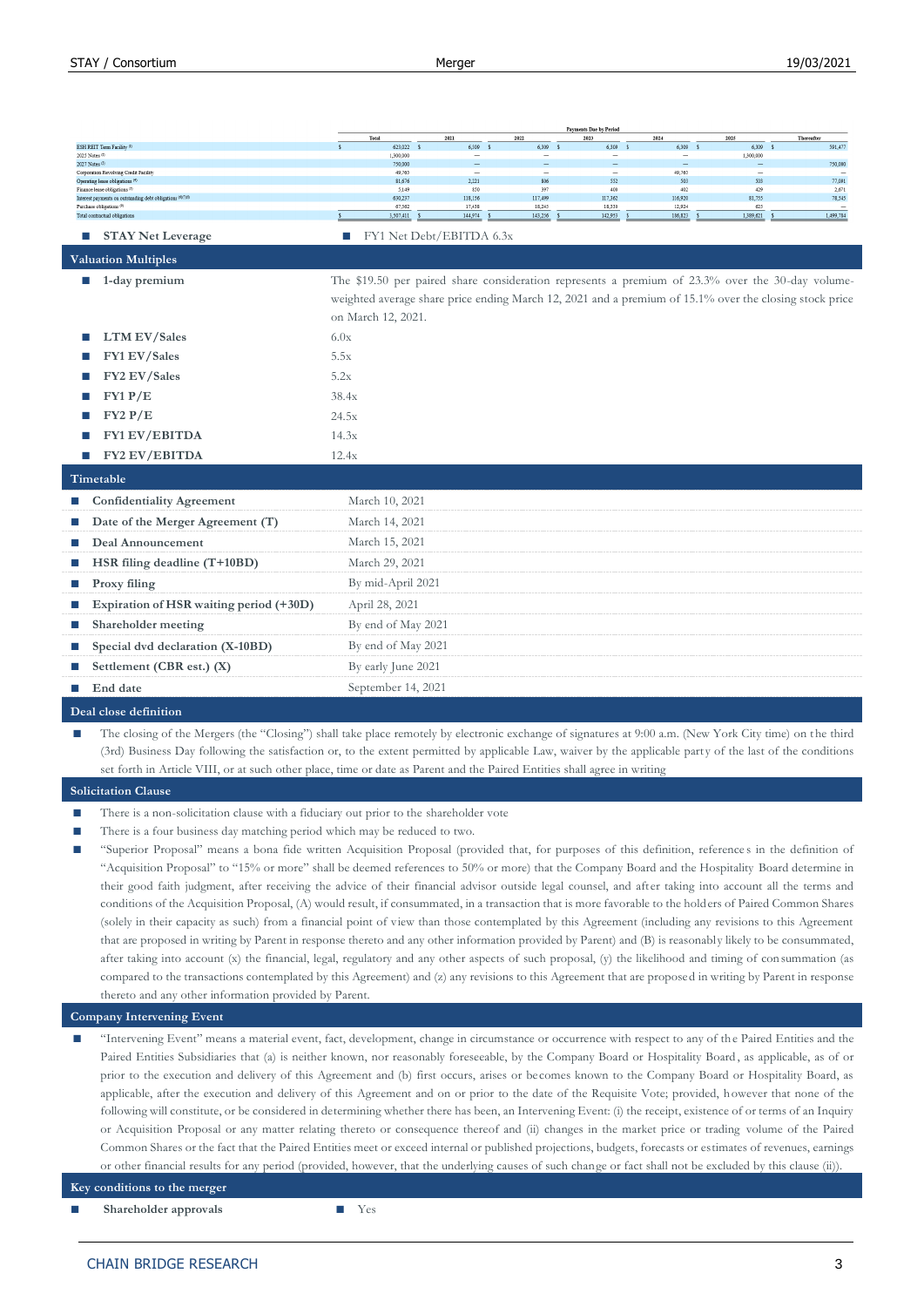■ The affirmative vote of (i) the holders of a majority of all the issued and outstanding shares of Company Common Stock entitled to vote at the Company's Special Meeting (the "Requisite Company Vote") and (ii) the holders of a majority of all the issued and outstanding shares of Hospitality Class B Common Stock and Hospitality Class A Common Stock entitled to vote at Hospitality's Special Meeting, voting together as a single class, (the "Requisite Hospitality Vote" and, together with the Requisite Company Vote, the "Requisite Vote") are the only votes of the holders of any class or series of capital stock of the Paired Entities or Paired Entities Subsidiaries necessary to adopt or approve this Agreement, the Mergers and the other transactions contemplated by this Agreement.

|                                      | $\frac{1}{2}$ |
|--------------------------------------|---------------|
| No injunctions                       | <b>Yes</b>    |
| No legal prohibition                 | <b>Yes</b>    |
| <b>Regulatory Approvals</b>          | <b>Yes</b>    |
| Reps and warranties                  | <b>Yes</b>    |
| Covenants fulfilled                  | <b>Yes</b>    |
| Performance of Obligation of the     | <b>Yes</b>    |
| Company                              |               |
| No Company or Parent MAC             | Yes           |
| <b>REIT</b> opinion                  | Yes           |
| No Frustration of Closing Conditions | Yes           |

## **STAY MAC Definition**

- "Parent Material Adverse Effect" means any effect, event, development or change that, individually or in the aggregate with all other effects, events, developments or changes, would reasonably be expected to be materially adverse to the ability of Parent, MergerCo 1 or MergerCo 2 to consummate the Mergers before the End Date.
- **■** "Company Material Adverse Effect" means any effect, event, development or change that, individually or in the aggregate with all other effects, events, developments or changes, is, or would reasonably be expected to be, materially adverse to (i) the business, results of operations or financial condition, assets of the Company and its Subsidiaries, taken as a whole or (ii) the ability of the Company or Hospitality to consummate the Mergers before the End Date;

#### **STAY MAC Carve-outs**

Provided, however, that in the case of clause (i), no effect, event, development or change resulting from, arising out of, attributable to or relating to any of the following shall be deemed to be or constitute a "Company Material Adverse Effect," and no effect, event, development or change (by itself or when aggregated or taken together with any and all other such effects, events, developments or changes) to the extent resulting from, arising out of, attributable to, or related to any of the following shall be taken into account when determining whether a "Company Material Adverse Effect" has occurred or would reasonably be likely to occur:

- (a) general economic conditions (or changes in such conditions) in the United States or any region thereof or any other country or region in the world, or conditions in the global economy generally;
- (b) conditions (or changes in such conditions) in the securities markets, credit markets, currency markets or other financial markets in the United States or any region thereof or any other country or region in the world, including (i) changes in interest rates in the United States or any other country or region in the world and changes in exchange rates for the currencies of any countries and (ii) any suspension of trading in securities (whether equity, debt, derivative or hybrid securities) generally on any securities exchange or over-the-counter market operating in the United States or any region thereof or any other country or region in the world;
- **■** (c) conditions (or changes in such conditions) in any of the industries in which the Company and or its Subsidiaries conduct business;
- (d) political conditions (or changes in such conditions) in the United States or any region thereof or any other country or region in the world or acts of war, sabotage or terrorism (including any escalation or general worsening of any such acts of war, sabotage or terrorism) in the United States or any region thereof or any other country or region in the world;
- (e) any Force Majeure event; (f) the announcement of this Agreement or the pendency or consummation of the transactions contemplated he reby, including (i) the identity of Parent and its affiliates and (ii) the impact thereof on relationships, contractual or otherwise, with customers, suppliers, licensors, distributors, partners or employees (provided that this clause
- **■** (f) shall not apply to any representation or warranty in Section 5.5 and, solely to the extent related thereto, the condition set forth in Section 8.2(a));
- (g) the taking of any action expressly required by this Agreement or with the consent of Parent in writing ;
- **■** (h) changes in law or other legal or regulatory conditions (or the interpretation thereof), or changes in GAAP or other accou nting standards (or the interpretation thereof), in each case, after the date hereof;
- **■** (i) changes in the stock price of the Paired Common Shares or the trading volume of the Paired Common Shares, or any failure by the Company or Hospitality to meet any public estimates or expectations of the revenue, earnings or other financial performance or results of operations of the Company or Hospitality for any period, or any failure by any Paired Entity or Paired Entities Subsidiary to meet any internal budgets, plans or forecasts of its revenues, earnings or other financial performance or results of operations (but not, in each case, the underlying cause of su ch changes or failures, unless such changes or failures would otherwise be excepted from this definition); or
- **■** (j) any litigation by the stockholders of the Paired Entities related to this Agreement, the Mergers or other transactions contemplated hereby;
- except to the extent such effects, events, developments or changes to the extent resulting from, arising out of, attribut able to or related to the matters described in the foregoing clauses **(a) through (e) and (h) disproportionately adversely affect** the Company and its Subsidiaries, taken as a whole, as compared to other companies that conduct business in the United States and in the industries in which the Company and its Subsidiaries conduct business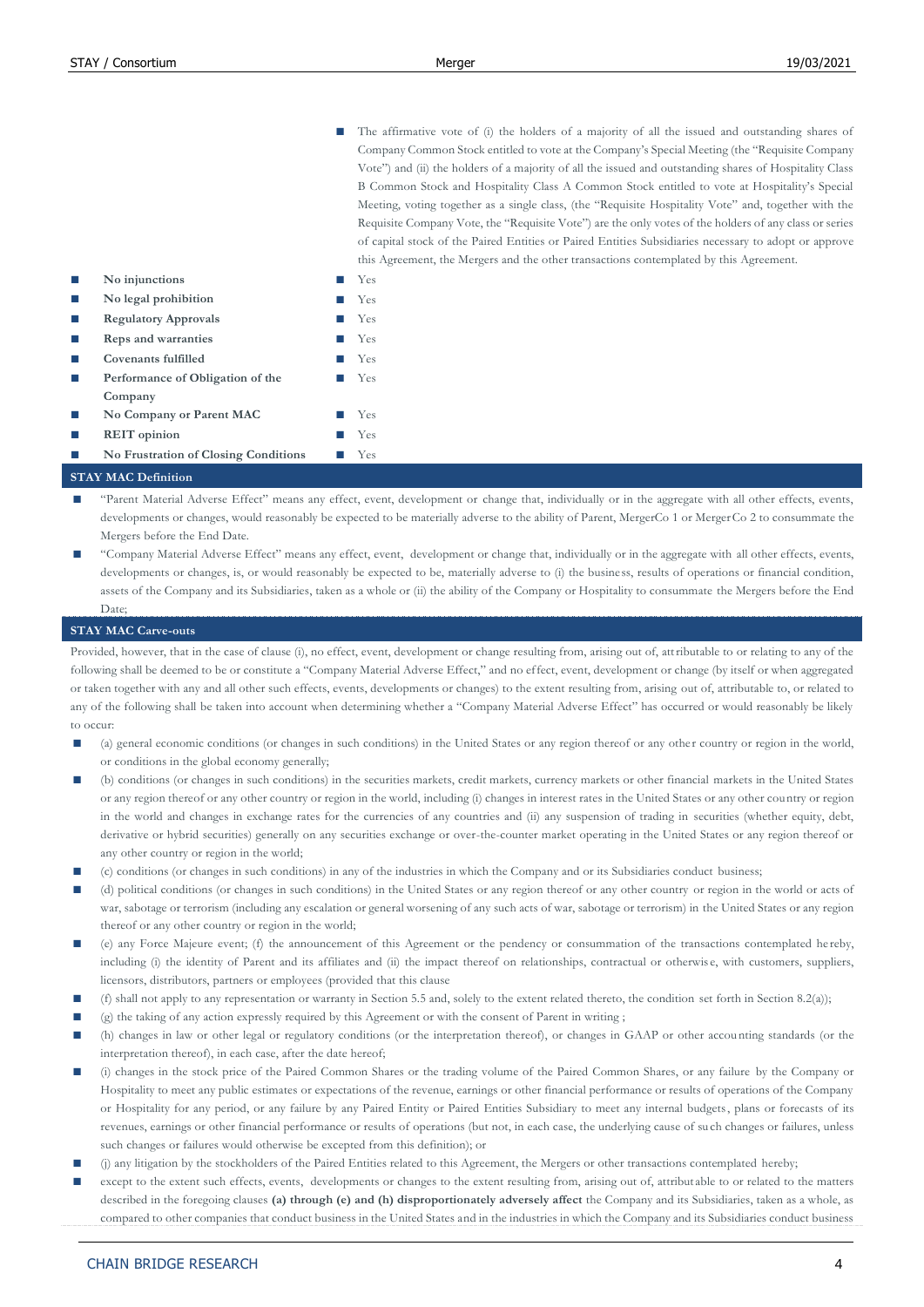(in which case, such adverse effects (if any) shall be taken into account when determining whether a "Company Material Advers e Effect" has occurred or would reasonably be likely to occur solely to the extent they are disproportionate).

| <b>Break</b> fee<br>Upon a termination of the Merger Agreement, under certain circumstances, the Paired Entities will<br>be required to pay a termination fee to Parent of \$105 million, except that the termination fee will<br>be \$61.25 million if (1) a third party submits a Qualified Proposal (as defined in the Merger<br>Agreement) prior to April 14, 2021, (2) prior to April 28, 2021, the Paired Entities provide notice to<br>Parent of their intention to terminate the Merger Agreement to enter into a definitive agreement<br>providing for the implementation of such Qualified Proposal, and (3) the Company terminates the<br>Merger Agreement in order to enter into a definitive agreement with such third party providing for<br>the implementation of a Superior Proposal within a specified time.<br>Reverse break fee<br>Upon termination of the Merger Agreement in certain other circumstances, Parent will be required<br>T.<br>to pay the Company a termination fee of \$300 million. Blackstone Real Estate Partners IX L.P. and<br>Starwood Distressed Opportunity Fund XII Global, L.P. have each guaranteed certain payment<br>obligations of Parent under the Merger Agreement up to \$150 million (plus certain other payment<br>amounts).<br><b>Antitrust related clauses</b><br><b>Jurisdictions</b><br>US<br>П<br>П<br>Divestiture obligation<br>$\rm No$<br>п<br>П<br>No<br>Litigation obligation<br>П<br>ш<br>Reverse break fee (regulatory)<br>$Yes - $300m$<br>п<br>m.<br><b>Specific Performance</b><br>Yes<br><b>Governing Law</b><br>State of Delaware<br><b>Key STAY shareholders</b><br>$\frac{0}{0}$<br>Shareholders<br>9.4<br>SAR PUBLIC HOLDINGS<br>9.4<br>Starwood Capital Group Management<br>8.1<br>Vanguard Group Inc/The<br><b>FMR LLC</b><br>6.2<br><b>BlackRock Inc</b><br>4.4<br>River Road Asset Management LLC<br>3.2<br>Dimensional Fund Advisors LP<br>3.2<br>Zimmer Partners LP<br>2.7<br>Hawk Ridge Capital Management LP<br>2.0<br>Long Pond Capital LP<br>2.0<br>49.5<br>Others | <b>Break</b> fees |  |
|-------------------------------------------------------------------------------------------------------------------------------------------------------------------------------------------------------------------------------------------------------------------------------------------------------------------------------------------------------------------------------------------------------------------------------------------------------------------------------------------------------------------------------------------------------------------------------------------------------------------------------------------------------------------------------------------------------------------------------------------------------------------------------------------------------------------------------------------------------------------------------------------------------------------------------------------------------------------------------------------------------------------------------------------------------------------------------------------------------------------------------------------------------------------------------------------------------------------------------------------------------------------------------------------------------------------------------------------------------------------------------------------------------------------------------------------------------------------------------------------------------------------------------------------------------------------------------------------------------------------------------------------------------------------------------------------------------------------------------------------------------------------------------------------------------------------------------------------------------------------------------------------------------------------------------------------------------------------------------------------------------------------------------------------------------|-------------------|--|
|                                                                                                                                                                                                                                                                                                                                                                                                                                                                                                                                                                                                                                                                                                                                                                                                                                                                                                                                                                                                                                                                                                                                                                                                                                                                                                                                                                                                                                                                                                                                                                                                                                                                                                                                                                                                                                                                                                                                                                                                                                                       |                   |  |
|                                                                                                                                                                                                                                                                                                                                                                                                                                                                                                                                                                                                                                                                                                                                                                                                                                                                                                                                                                                                                                                                                                                                                                                                                                                                                                                                                                                                                                                                                                                                                                                                                                                                                                                                                                                                                                                                                                                                                                                                                                                       |                   |  |
|                                                                                                                                                                                                                                                                                                                                                                                                                                                                                                                                                                                                                                                                                                                                                                                                                                                                                                                                                                                                                                                                                                                                                                                                                                                                                                                                                                                                                                                                                                                                                                                                                                                                                                                                                                                                                                                                                                                                                                                                                                                       |                   |  |
|                                                                                                                                                                                                                                                                                                                                                                                                                                                                                                                                                                                                                                                                                                                                                                                                                                                                                                                                                                                                                                                                                                                                                                                                                                                                                                                                                                                                                                                                                                                                                                                                                                                                                                                                                                                                                                                                                                                                                                                                                                                       |                   |  |
|                                                                                                                                                                                                                                                                                                                                                                                                                                                                                                                                                                                                                                                                                                                                                                                                                                                                                                                                                                                                                                                                                                                                                                                                                                                                                                                                                                                                                                                                                                                                                                                                                                                                                                                                                                                                                                                                                                                                                                                                                                                       |                   |  |
|                                                                                                                                                                                                                                                                                                                                                                                                                                                                                                                                                                                                                                                                                                                                                                                                                                                                                                                                                                                                                                                                                                                                                                                                                                                                                                                                                                                                                                                                                                                                                                                                                                                                                                                                                                                                                                                                                                                                                                                                                                                       |                   |  |
|                                                                                                                                                                                                                                                                                                                                                                                                                                                                                                                                                                                                                                                                                                                                                                                                                                                                                                                                                                                                                                                                                                                                                                                                                                                                                                                                                                                                                                                                                                                                                                                                                                                                                                                                                                                                                                                                                                                                                                                                                                                       |                   |  |
|                                                                                                                                                                                                                                                                                                                                                                                                                                                                                                                                                                                                                                                                                                                                                                                                                                                                                                                                                                                                                                                                                                                                                                                                                                                                                                                                                                                                                                                                                                                                                                                                                                                                                                                                                                                                                                                                                                                                                                                                                                                       |                   |  |
|                                                                                                                                                                                                                                                                                                                                                                                                                                                                                                                                                                                                                                                                                                                                                                                                                                                                                                                                                                                                                                                                                                                                                                                                                                                                                                                                                                                                                                                                                                                                                                                                                                                                                                                                                                                                                                                                                                                                                                                                                                                       |                   |  |
|                                                                                                                                                                                                                                                                                                                                                                                                                                                                                                                                                                                                                                                                                                                                                                                                                                                                                                                                                                                                                                                                                                                                                                                                                                                                                                                                                                                                                                                                                                                                                                                                                                                                                                                                                                                                                                                                                                                                                                                                                                                       |                   |  |
|                                                                                                                                                                                                                                                                                                                                                                                                                                                                                                                                                                                                                                                                                                                                                                                                                                                                                                                                                                                                                                                                                                                                                                                                                                                                                                                                                                                                                                                                                                                                                                                                                                                                                                                                                                                                                                                                                                                                                                                                                                                       |                   |  |
|                                                                                                                                                                                                                                                                                                                                                                                                                                                                                                                                                                                                                                                                                                                                                                                                                                                                                                                                                                                                                                                                                                                                                                                                                                                                                                                                                                                                                                                                                                                                                                                                                                                                                                                                                                                                                                                                                                                                                                                                                                                       |                   |  |
|                                                                                                                                                                                                                                                                                                                                                                                                                                                                                                                                                                                                                                                                                                                                                                                                                                                                                                                                                                                                                                                                                                                                                                                                                                                                                                                                                                                                                                                                                                                                                                                                                                                                                                                                                                                                                                                                                                                                                                                                                                                       |                   |  |
|                                                                                                                                                                                                                                                                                                                                                                                                                                                                                                                                                                                                                                                                                                                                                                                                                                                                                                                                                                                                                                                                                                                                                                                                                                                                                                                                                                                                                                                                                                                                                                                                                                                                                                                                                                                                                                                                                                                                                                                                                                                       |                   |  |
|                                                                                                                                                                                                                                                                                                                                                                                                                                                                                                                                                                                                                                                                                                                                                                                                                                                                                                                                                                                                                                                                                                                                                                                                                                                                                                                                                                                                                                                                                                                                                                                                                                                                                                                                                                                                                                                                                                                                                                                                                                                       |                   |  |
|                                                                                                                                                                                                                                                                                                                                                                                                                                                                                                                                                                                                                                                                                                                                                                                                                                                                                                                                                                                                                                                                                                                                                                                                                                                                                                                                                                                                                                                                                                                                                                                                                                                                                                                                                                                                                                                                                                                                                                                                                                                       |                   |  |
|                                                                                                                                                                                                                                                                                                                                                                                                                                                                                                                                                                                                                                                                                                                                                                                                                                                                                                                                                                                                                                                                                                                                                                                                                                                                                                                                                                                                                                                                                                                                                                                                                                                                                                                                                                                                                                                                                                                                                                                                                                                       |                   |  |
|                                                                                                                                                                                                                                                                                                                                                                                                                                                                                                                                                                                                                                                                                                                                                                                                                                                                                                                                                                                                                                                                                                                                                                                                                                                                                                                                                                                                                                                                                                                                                                                                                                                                                                                                                                                                                                                                                                                                                                                                                                                       |                   |  |
|                                                                                                                                                                                                                                                                                                                                                                                                                                                                                                                                                                                                                                                                                                                                                                                                                                                                                                                                                                                                                                                                                                                                                                                                                                                                                                                                                                                                                                                                                                                                                                                                                                                                                                                                                                                                                                                                                                                                                                                                                                                       |                   |  |
|                                                                                                                                                                                                                                                                                                                                                                                                                                                                                                                                                                                                                                                                                                                                                                                                                                                                                                                                                                                                                                                                                                                                                                                                                                                                                                                                                                                                                                                                                                                                                                                                                                                                                                                                                                                                                                                                                                                                                                                                                                                       |                   |  |
|                                                                                                                                                                                                                                                                                                                                                                                                                                                                                                                                                                                                                                                                                                                                                                                                                                                                                                                                                                                                                                                                                                                                                                                                                                                                                                                                                                                                                                                                                                                                                                                                                                                                                                                                                                                                                                                                                                                                                                                                                                                       |                   |  |
|                                                                                                                                                                                                                                                                                                                                                                                                                                                                                                                                                                                                                                                                                                                                                                                                                                                                                                                                                                                                                                                                                                                                                                                                                                                                                                                                                                                                                                                                                                                                                                                                                                                                                                                                                                                                                                                                                                                                                                                                                                                       |                   |  |
|                                                                                                                                                                                                                                                                                                                                                                                                                                                                                                                                                                                                                                                                                                                                                                                                                                                                                                                                                                                                                                                                                                                                                                                                                                                                                                                                                                                                                                                                                                                                                                                                                                                                                                                                                                                                                                                                                                                                                                                                                                                       |                   |  |
|                                                                                                                                                                                                                                                                                                                                                                                                                                                                                                                                                                                                                                                                                                                                                                                                                                                                                                                                                                                                                                                                                                                                                                                                                                                                                                                                                                                                                                                                                                                                                                                                                                                                                                                                                                                                                                                                                                                                                                                                                                                       |                   |  |

*Source: Bloomberg*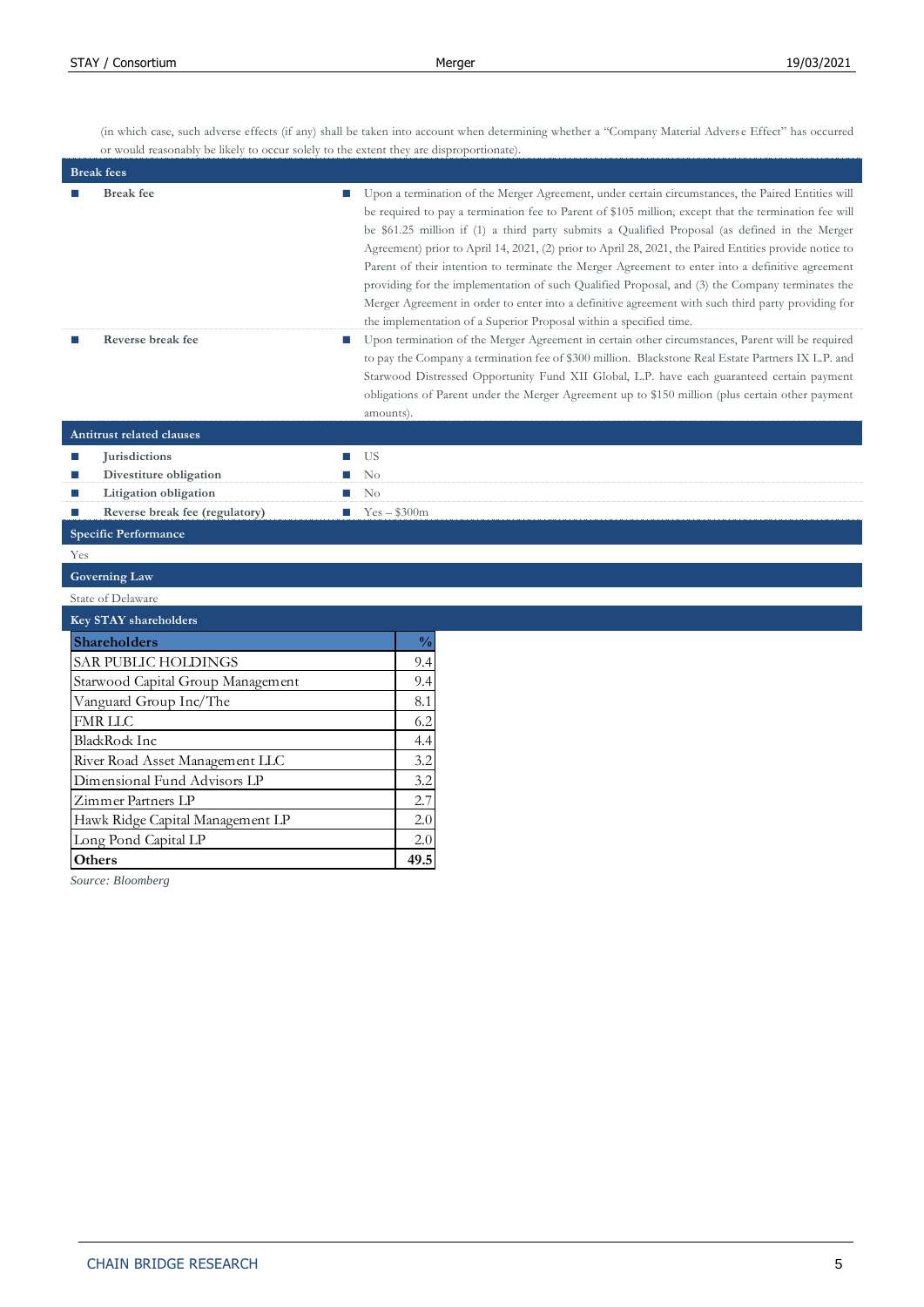# **Company descriptions & rationale for the merger**

## **EXTENDED STAY DESCRIPTION**

- **■** Extended Stay America-branded hotels are designed to provide an affordable and attractive alternative to traditional lodging or apartment accommodations and are targeted toward self-sufficient, value-conscious guests who need lodging for a week or longer. Guests include business travelers, leisure travelers, professionals on temporary work or training assignments, persons relocating, the tempo rarily displaced, those purchasing a home and anyone else in need of temporary housing.
- Under its structure, ownership of a Paired Share represents an ownership interest in hotel properties through ESH REIT and an ownership interest in franchising and hotel management business, including the operation of owned hotels, through the Corpora tion. This structure permits STAY to enjoy some, though not all, of the benefits of a REIT (i.e., while ESH REIT is taxed as a REIT for U.S. federal income tax purposes, all distributions paid by ESH REIT to the Corporation are subject to corporate level tax, effectively eliminating approximately 59% of the tax benefit of REIT status).
- STAY is the largest integrated owner/operator of company-branded hotels in North America. Business operates in the extended-stay segment of the lodging industry, and it has the following reportable operating segments:
	- o Owned hotels—Earnings are derived from the operation of Company-owned hotel properties and include room and other hotel revenues, which accounted for 98.1% of total revenues for the year ended December 31, 2020.
	- o Franchise and management—Earnings are derived from fees under various franchise and management agreements with third parties, which accounted for 1.9% of total revenues for the year ended December 31, 2020. These contracts provide STAY the ability to earn compensation for licensing the Extended Stay America brand name, providing access to shared system-wide platforms and/or management services.
- STAY is also the only major hotel company focused solely on the extended stay segment. It targets product and service offering to an underserved customer base within the lodging industry and the extended stay segment. In addition to owning and operating hotels, it has increased and seek to continue to increase our fee-based income stream, which is driven by franchising brand to third parties. Core operations include intense focus on the delivery of a consistent, quality guest experience; the efficiency of scalable marketing and distribution platforms; maximizing the value of our brand, in-part through rebranding our hotels to the Extended Stay America Suites brand or the Extended Stay America Premier Suites brand, each of which STAY expects will operate under the Extended Stay America umbrella brand; and maximizing the value of owned real estate through investment in hotels. It intends to continue to (i) maximize and grow core operations, (ii) create and curate value within our real estate portfolio, (iii) increase the number of franchised hotels under the Extended Stay America umbrella brand and (iv) optimize capital deployment on behalf of key stakeholders.
- As of December 31, 2020, STAY owned and operated 563 hotel properties in 40 U.S. states, consisting of approximately 62,700 rooms, and franchised 83 hotel properties for third parties, consisting of approximately 8,500 rooms. All 646 system-wide hotels currently operate under the Extended Stay America brand, which serves the mid-price extended stay segment and accounts for approximately 43% of the segment by number of rooms in the United States.

## **ESH REIT**

ESH REIT owns 563 hotel properties, five of which are subject to ground leases, that are leased to and operated by subsidiaries of the Corporation as described above. ESH REIT has elected and expects to continue to be taxed as a REIT

## **Industry**

## **U.S. Lodging Industry**

**■** The lodging industry is a significant part of the U.S. economy and **consists of over five million hotel rooms**, according to AHLA. Lodging industry performance is generally tied to both macro and micro-economic trends in the United States and, similar to other industries, experiences both positive and negative operating cycles. Following a growth cycle of more than ten years, the lodging industry entered into a recession in early 2020 resulting from the COVID-19 pandemic, particularly due to certain government-imposed regulations and changes in customer behavior. For the first time since 2010, RevPAR declined for the U.S. lodging industry. According to PwC, RevPAR for the overall U.S. lodging industry declined 47.3% in 2020, and is expected to grow 19.1% in 2021. According to PWC, room supply declined 8.6% in 2020 and is expected to grow 5.2% in 2021.

#### **U.S. Extended Stay Segment**

■ **Extended stay hotels** represent a growing segment within the U.S. lodging industry, with approximately **545,000 rooms** for the year ended December 31, 2020, according to Highland. The extended stay segment tends to follow the cyclicality of the overall lodging industry. **Extended stay hotels are differentiated by price point into economy, mid-price and upscale segments.** STAY's business is focused on the mid-price extended stay segment, which accounted for approximately 31% of the supply of extended stay rooms in 2020, approximately 43% of which are branded Extended Stay America.

#### **Seasonality**

■ The lodging industry is seasonal in nature. The Company's revenues are generally lower during the first and fourth quarters of each calendar year as is typical in the U.S. lodging industry. Because many of the Company's hotel operating and general and administrative expenses are fixed and do not fluctuate with changes in revenues, declines in revenues can cause disproportionate fluctuations or decreases in the Company's quarterly earnings and operating cash flows during these periods.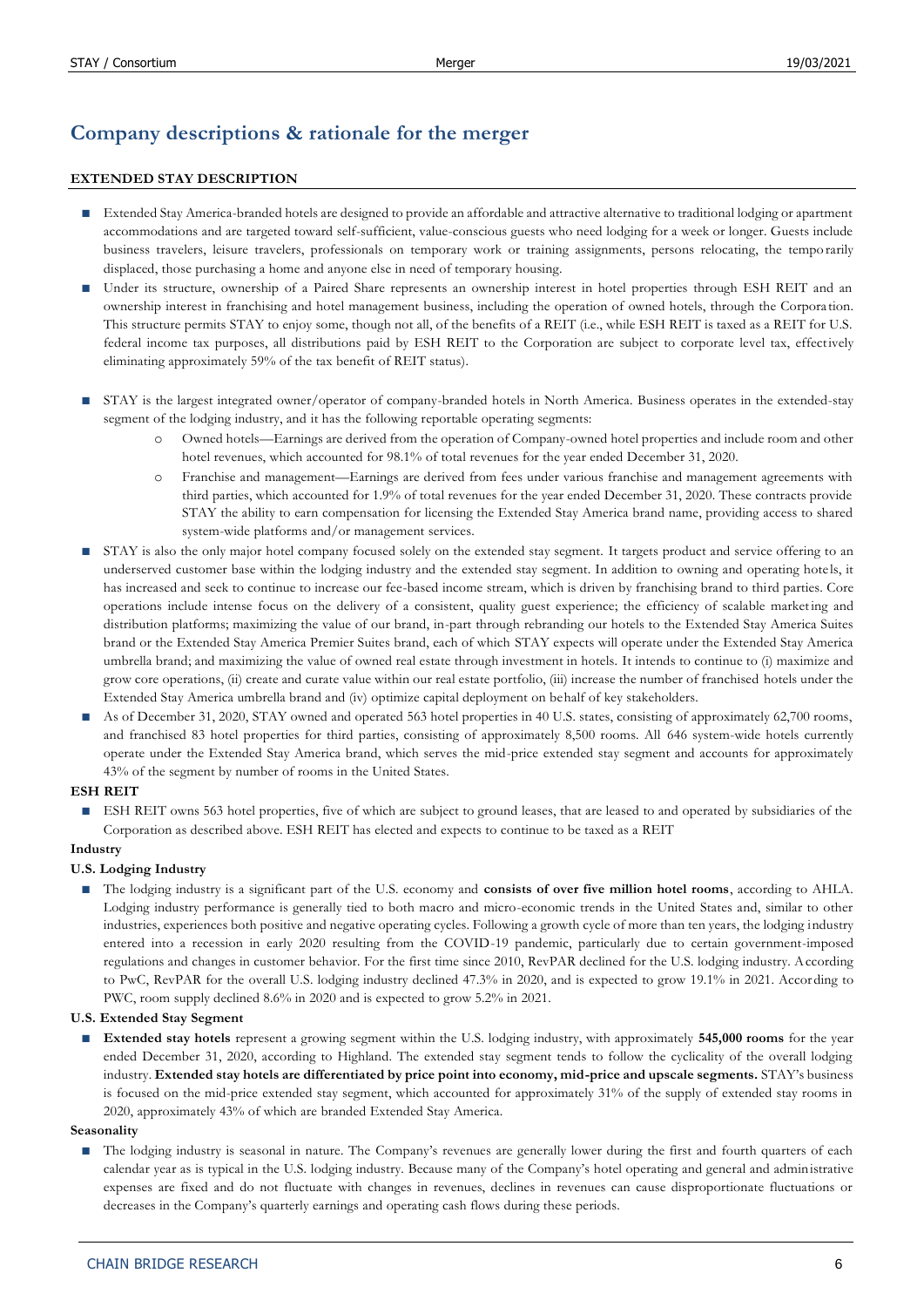ESH REIT's revenues and earnings are generally highest during the fourth quarter of each calendar year as rental revenues contingent upon lessee hotel revenues are not deemed as earned for accounting purposes until certain lessee hotel revenue thresholds are achieved, which typically occurs in the fourth quarter. ESH REIT's cash flows generally remain consistent each quarter.

### **Competition**

- STAY operates in a highly competitive industry, with sources of competition including **other extended stay hotel brands, transientoriented hotel brands that compete for both transient and extended stay guests and alternative lodging (including serviced apartments and private homes and rooms and apartments rented on the internet, also referred to as "peer-to-peer inventory sources").** In addition, STAY faces competition for both **quality acquisition opportunities and locations to build new hotels and for hotel owners and developers as potential franchisees**. It also faces competition from **third-party intermediaries** and, increasingly, from **new channels of distribution, such as large companies that offer online travel services as part of their business model** and **search engines**.
- Extended Stay, which operates 650 midpriced hotels, focuses on a corner of the lodging industry that provides longer-term stays, often catering to construction crews, emergency responders and cost-conscious corporate workers. The company's system-wide occupancy rate was 74% last year, according to a filing, according to 44% across the U.S. hotel industry.
- In addition to the hotel-operating company, an Extended Stay affiliate owns 564 hotel properties with 62,000 rooms, making it largest hotel real estate investment trust in North America, according to the company.

### **CONSORTIUM DESCRIPTION**

- The Consortium is led by Starwood Capital Group and also includes Blackstone Group.
- Blackstone was part of a group that bought Extended Stay out of bankruptcy in 2010 and took it public three years later. The firm has been a prolific investor in hotel real estate and operating companies in the past, including Hilton Worldwide Holdings Inc., La Quinta and others.
- Extended Stay America, Inc. ("ESA") and its paired-share REIT, ESH Hospitality, Inc. ("ESH" and together with ESA, the "Company") (NASDAQ: STAY) announced that it has signed a definitive agreement to be acquired by a 50/50 joint venture between funds managed by Blackstone Real Estate Partners ("Blackstone") and Starwood Capital Group ("Starwood Capital") for \$19.50 per paired share in an all-cash transaction valued at approximately \$6 billion.

## **STRATEG**I**C RATIONALE FOR THE MERGER**

- **■** Doug Geoga, Chairman of the Boards of the Company said, "After a thorough review of the Company's business plan, the Boards concluded that the immediate cash premium offered by this transaction is compelling for stockholders. We are delighted with this outcome."
- Bruce Haase, CEO and President of the Company said, "We are pleased to announce this transaction with Blackstone and Starwood Capital, two of the most experienced investors in the hospitality space with impressive track records of building value in a wide variety of real estate assets, and we look forward to this partnership and continued growth." He added, "The Boards and senior manag ement are especially grateful to the excellent team of leaders and associates who have made this company such a leader in the lodging industry and we are confident in the Company's continued success under private ownership."
- Tyler Henritze, head of US acquisitions for Blackstone Real Estate commented, "Travel and leisure is one of Blackstone's highest conviction investment themes, and we have confidence in the extended stay model. We helped create this company nearly twenty years ago, and believe our expertise puts us in a unique position to add long-term value."
- Barry Sternlicht, CEO of Starwood Capital, added, "Extended Stay has demonstrated resilience over the past year despite persistent challenges due to government lockdowns and travel restrictions. We are excited about the Company's growth opportunity as restrictions ease and we're confident that, in partnership with Blackstone and the Company, our team has the right experience to drive continued success."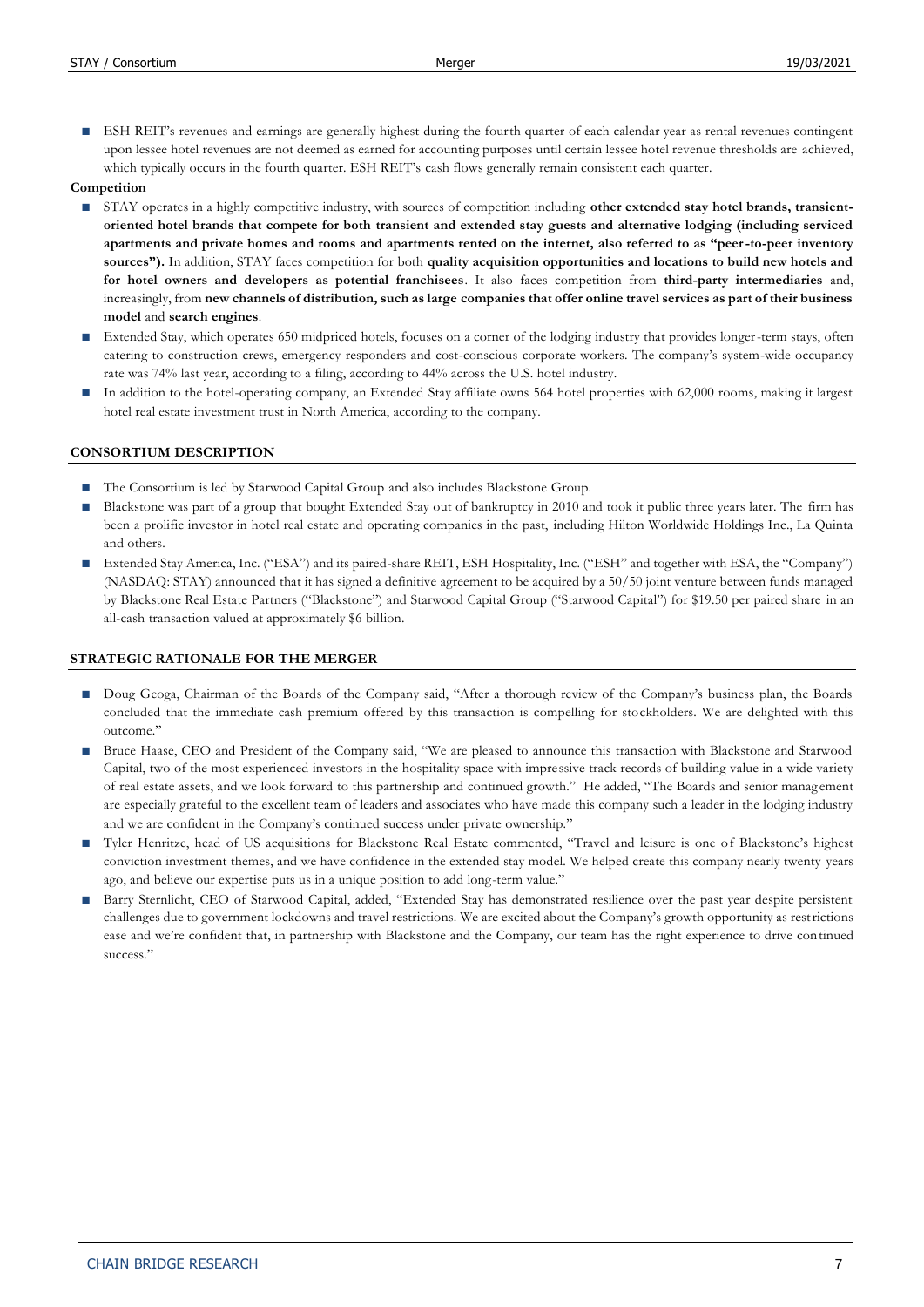# **Key risks**

## **REGULATORY RISKS AND TIMING**

- **HSR** approval is required
- Blackstone Real Estate Partners ("Blackstone") and Starwood Capital Group will own a 50/50 joint venture
- We note that both Blackstone and Starwood own hotel assets.

### **Product market**

- Starwood has several hotel assets in its portfolio. However, in the overall hotel market the combined market share is not significant.
- We note that Starwood owns InTown Suites that competes in the extended stay market
- Although we note that STAY stated in its 10-K the following: All 646 system-wide hotels currently operate under the Extended Stay America brand, which **serves the mid-price extended stay segment and accounts for approximately 43% of the segment by number of rooms in the United States**.
- In June 2013, Starwood acquired InTown Suites, one of the largest owners of economy extended stay properties in the U.S. At original acquisition, the company owned and operated 138 properties (17,978 rooms), representing  $\sim$ 25% of the extended-stay sector. Today, it has almost 200 locations in 22 states and more than 25,000 guest rooms.
- Based on our findings, InTown and STAY are direct competitors in the extended stay market. The extended stay market consists of 545,000 rooms. A potential combination of InTown and STAY would represent 87,700 room and a 16% market share.
- Further segmentation of the extended stay market based on pricing is a key to decide if the current acquisition could cause rigorous antitrust review. Based on STAY 10-K in the mid-price segment they own 43% of the market.
- As per our findings on [biz-stay.com](https://www.biz-stay.com/resources/extendedstaychains.cfm) InTown Suites competes in the Economy Chains segment and STAY in the mid-range segment

| <b>Upscale Chains</b> | <b>Number of Properties</b> |  |
|-----------------------|-----------------------------|--|
|                       |                             |  |

| Element                              | $35+$  |                              |                             |                              |                             |  |
|--------------------------------------|--------|------------------------------|-----------------------------|------------------------------|-----------------------------|--|
|                                      |        | <b>Mid-Range Chains</b>      | <b>Number of Properties</b> | <b>Economy Chains</b>        | <b>Number of Properties</b> |  |
| <b>Hyatt House</b>                   | $85+$  |                              |                             |                              |                             |  |
| <b>Residence Inn</b>                 | $760+$ | <b>TownePlace Suites</b>     | $340+$                      | Suburban                     | $50+$                       |  |
| <b>Homewood Suites</b>               | $340+$ | <b>Home2 Suites</b>          | $110+$                      |                              |                             |  |
| <b>Staybridge Suites</b>             | $250+$ |                              |                             | <b>Wood Spring Suites</b>    | $10+$                       |  |
| Sonesta ES Suites                    | $40+$  | <b>Main Stay Suites</b>      | $40+$                       | Affordable Suites of America | 18                          |  |
|                                      |        | <b>Candlewood Suites</b>     | $300+$                      |                              |                             |  |
| <b>Grand Stay Residential Suites</b> |        |                              |                             | Studio 6                     | $50+$                       |  |
|                                      |        | <b>Home-Towne Suites</b>     |                             | Crossland                    | 46                          |  |
| <b>Larkspur Landing</b>              | 11     | <b>Extended Stav America</b> | $655+$                      | <b>Value Place</b>           | $185+$                      |  |
| <b>Hawthorn Suites</b>               | $100+$ | <b>My Place</b>              | 55                          | <b>InTown Suites</b>         | $130+$                      |  |

## **Geographic market**

■ Based on previous precedents, the geographic market for hotels and motels is local

#### **Antitrust issue**

■ Antitrust issue might arise in case of a wider product market definition (extended stay market irrespective of pricing) in some of the local markets.



**■** InTown Suites are concentrated in the South-Eastern region of US.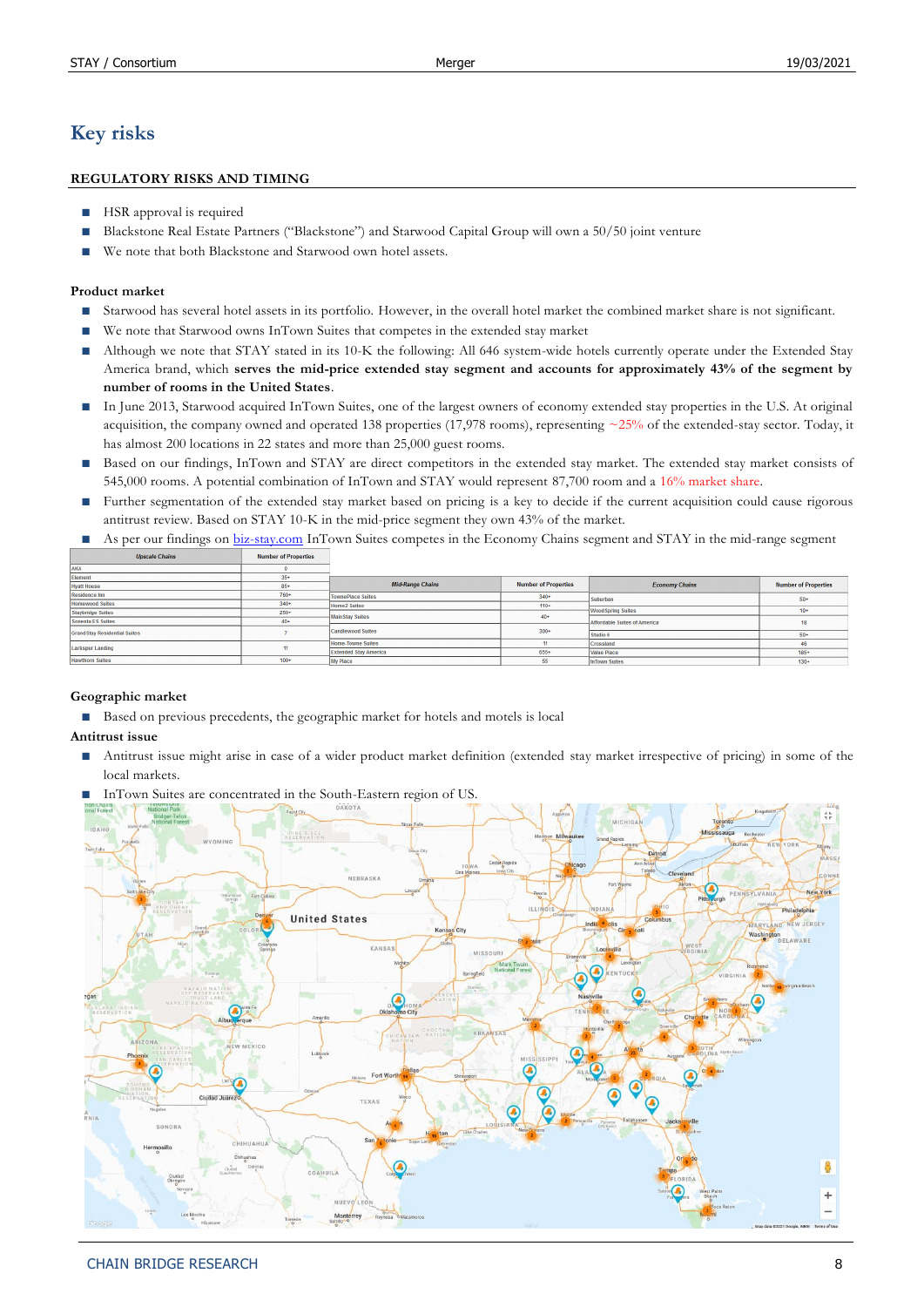#### Source: intownsuites.com

As of December 31, 2020, 15.8% of STAY rooms were in California, 10.4% of its rooms were in Florida, 7.5% of its rooms were in Texas and 5.5% of its rooms were in Illinois.



#### **■** Key overlapping MSAs are

- o Houston STAY 22 InTown 16
- o Dallas STAY 22 InTown 14
- o Atlanta STAY 24 InTown 23
- o Charlotte STAY 9 InTown 9
- o Norfolk STAY 10 InTown 10

**■ As per or finding all key players are present in the above mentioned MSAs**

- o In Houston there are 11 Candlewood and 13 Staybride location (both IHG), 13 TownePlace and 17 Residence Inn (both Marriott), 8 Value Place, 16 Home2, 13 Studio6
- o In Dallas there are 8 Candlewood and 6 Staybride location (both IHG), 16 TownePlace and 23 Residence Inn (both Marriott), 6 Value Place, 21 Home2, 17 Studio6
- o In Atlanta there are 2 Candlewood and 4 Staybride location (both IHG), 6 TownePlace and 12 Residence Inn (both Marriott), 1 Value Place, 15 Home2, 6 Studio6
- o In Charlotte there are 3 Candlewood and 3 Staybride location (both IHG), 6 TownePlace and 10 Residence Inn (both Marriott), 1 Value Place, 11 Home2, 3 Suburban, 17 Studio6
- o In Norfolk there are 4 Candlewood and 2 Staybride location (both IHG), 1 TownePlace and 5 Residence Inn (both Marriott), 1 Value Place, 1 Home2, 1 Studio 6

#### **Key mitigating factor**

- We note that a key mitigating factor is that STAY will be owned by Starwood and Blackstone in a 50%-50% JV.
- Given the \$300m regulatory related reverse break fee we believe that the consortium is willing to do its best to receive antitrust approval and close the deal.
- We also note that there are other competitors like AirBNB, Vrbo, Sonder etc. present which we did not include in our market share calculations.
- In case antitrust regulators see some degree of substitutability among upscale, mid-tier and economy price segments the competition appears to be so intense that a lengthy deal review appears to be a wild card scenario.

## **CBR summary**

■ Starwood's InTown and STAY are competitors in the wider extended stay market with a ~16% combined market share. However, in some of the above mentioned overlapping MSAs (most likely in Norfolk) asset divestiture might be required. Other MSAs seem to be competitive, not causing any antirust related issues. We note that all key competitors are present in the overlapping MSAs.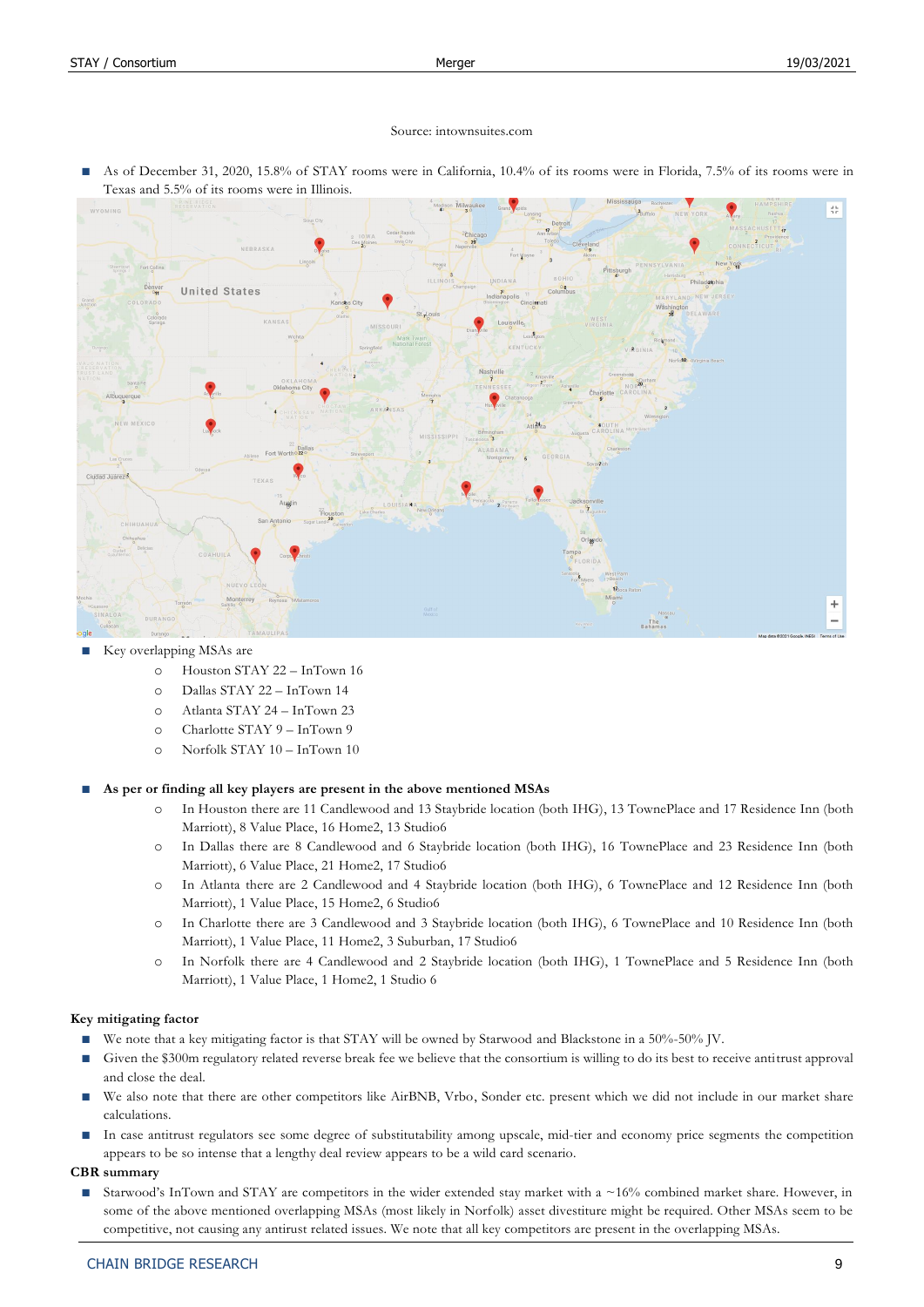■ In case of a narrow product market definition based on pricing of the rooms - which is a more likely scenario, the two companies are not direct competitors and HSR approval is likely to be granted in the initial phase.

#### **SHAREHOLDER VOTE**

**■** Starwood's equity stake might ward off other bidders and shareholders have limited alternatives that would grant a bigger return compared to accepting the consortium's current offer.

#### **COUNTERBID**

- Based on our ROIC calculations there is limited room for bump. However, our LBO calculation justifies a higher, low-20s bid. Compared to precedents' valuation and given the company performed steadily during a travel freeze, we cannot rule out other suitors approaching the company.
- Starwood's equity stake in Extended Stay may ward off competing buyers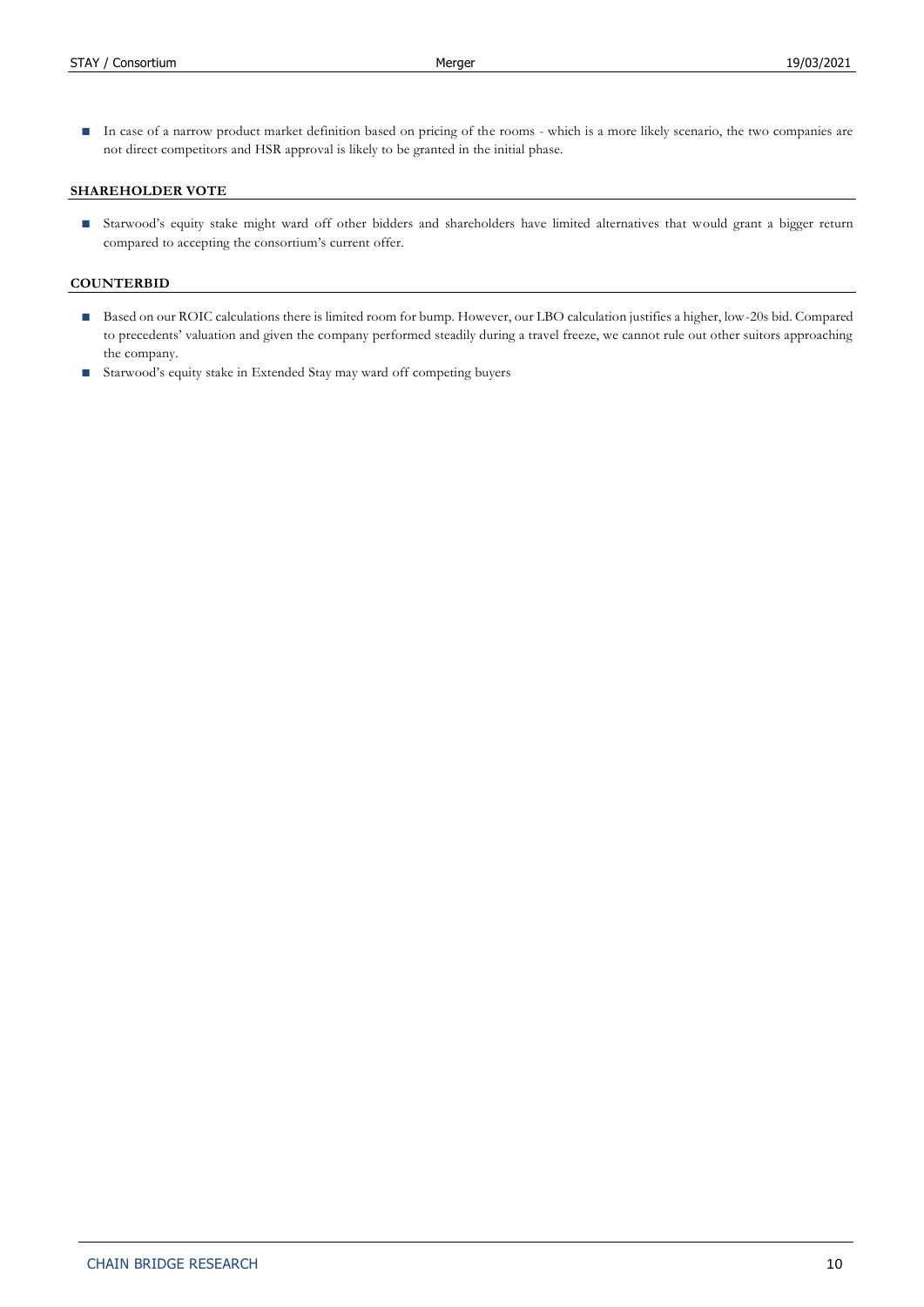# **Valuation**

## **PEERS AND STANDALONE**

- STAY was trading below the wider peer group average. One may argue that its more stable cash flow and higher margins justify a higher takeout multiple.
- In a highly unlikely deal break we see downside around \$17.00

|                         |        |                       | FY1EV/ | $FY2$ EV/     | <b>EBITDA</b> | <b>FY1 EBITDA</b> |       |       |                                 |
|-------------------------|--------|-----------------------|--------|---------------|---------------|-------------------|-------|-------|---------------------------------|
| Company                 | Price  | $Mkt Cap (mn)$ EBITDA |        | <b>EBITDA</b> | <b>CAGR</b>   | Margin            |       |       | <b>FY1 PE IFY2 PE IEPS CAGR</b> |
| EXTENDED STAY AM        | 19.31  | 3,430                 | 14.2x  | 12.4x         | $13.4\%$      | 38.6%             | 38.0x | 24.3x | $43.5\%$                        |
| <b>CHOICE HOTELS</b>    | 114.68 | 6,271                 | 23.2x  | 19.2x         | 20.2%         | $31.1\%$          | 35.4x | 27.3x | $24.1\%$                        |
| <b>HILTON WORLDWIDE</b> | 127.14 | 34,962                | 30.0x  | 19.7x         | 44.7%         | 23.4%             | 67.7x | 33.0x | 64.2%                           |
| MARRIOTT INTL-A         | 155.95 | 49,768                | 30.1x  | 19.3x         | 48.1%         | $15.1\%$          | 78.8x | 34.1x | 76.0%                           |
| <b>HYATT HOTELS-A</b>   | 89.55  | 8,910                 | 70.8x  | 19.8x         |               | 4.9%              |       |       |                                 |
| TRAVEL + LEISURE        | 65.11  | 5,457                 | 12.5x  | 9.5x          | 56.8%         | 23.4%             | 21.2x | 14.6x | 34.6%                           |
| Average                 |        |                       | 30.2x  | 16.6x         | 36.6%         | 22.8%             | 48.2x | 26.7x | 48.5%                           |



#### **PRECEDENTS**

■ STAY's FY1 EV EBITDA multiple of 14.3x is close to precedent's average, similar to the premium of 15%.

| Announce           |                                                                           |                                     | <b>Total Value</b> |                                           | TV/FY1 |     | Deal            |
|--------------------|---------------------------------------------------------------------------|-------------------------------------|--------------------|-------------------------------------------|--------|-----|-----------------|
| Date               | Target Name                                                               | <b>Acquirer Name</b>                | (min.)             | <b>Payment Type EBITDA Premium Status</b> |        |     |                 |
|                    | 05/11/2020 Target Hospitality Corp                                        | TDR Capital LLP                     | 472.03 Cash        |                                           | 6.7x   |     | 36% Proposed    |
|                    | 20/08/2019 Hilton Grand Vacations Inc                                     | Apollo Global Management Inc        | 4337.48 Cash       |                                           | 8.9x   |     | 39% Proposed    |
|                    | 06/05/2019 Chesapeake Lodging Trust                                       | Park Hotels & Resorts Inc.          |                    | 2,540 Cash and Stock                      | 14.1x  |     | 9% Completed    |
|                    | 14/12/2018 Belmond Ltd                                                    | LVMH Moet Hennessy Louis Vuitton SE | 3626.83 Cash       |                                           | 21.8x  |     | 42% Completed   |
|                    | 05/10/2018 NH Hotel Group SA                                              | Minor International PCL             | 1,402.21 Cash      |                                           | 4.9x   |     | $0\%$ Completed |
|                    | 06/09/2018 LaSalle Hotel Properties                                       | Pebblebrook Hotel Trust             |                    | 5,294 Cash or Stock                       | 16.5x  |     | 9% Completed    |
| 30/04/2018 ILG LLC |                                                                           | Marriott Vacations Worldwide Corp   |                    | 5008.73 Cash and Stock                    | 14.0x  |     | 15% Completed   |
|                    | 10/08/2017 Starwood Waypoint Homes                                        | Invitation Homes Inc.               | $8,201$ Stock      |                                           | 25.0x  |     | 5% Completed    |
|                    | 29/06/2016 Diamond Resorts International Inc Apollo Global Management Inc |                                     | 3073.38 Cash       |                                           | 6.8x   |     | 24% Completed   |
| Average            |                                                                           |                                     |                    |                                           | 13.2x  | 20% |                 |

#### **LBO**

- We see some room for a PE company to offer additional premium to the current share price up to the low \$20s/STAY share.
- Our assumptions include
	- o Offer at \$19.50/ODP share
	- o 3% LT growth rate
	- o Adj Net debt as of 4Q20
	- o LT EBITDA margin 45%
	- o Equity participation 50%
	- o Leverage 1.9x in FY 21
	-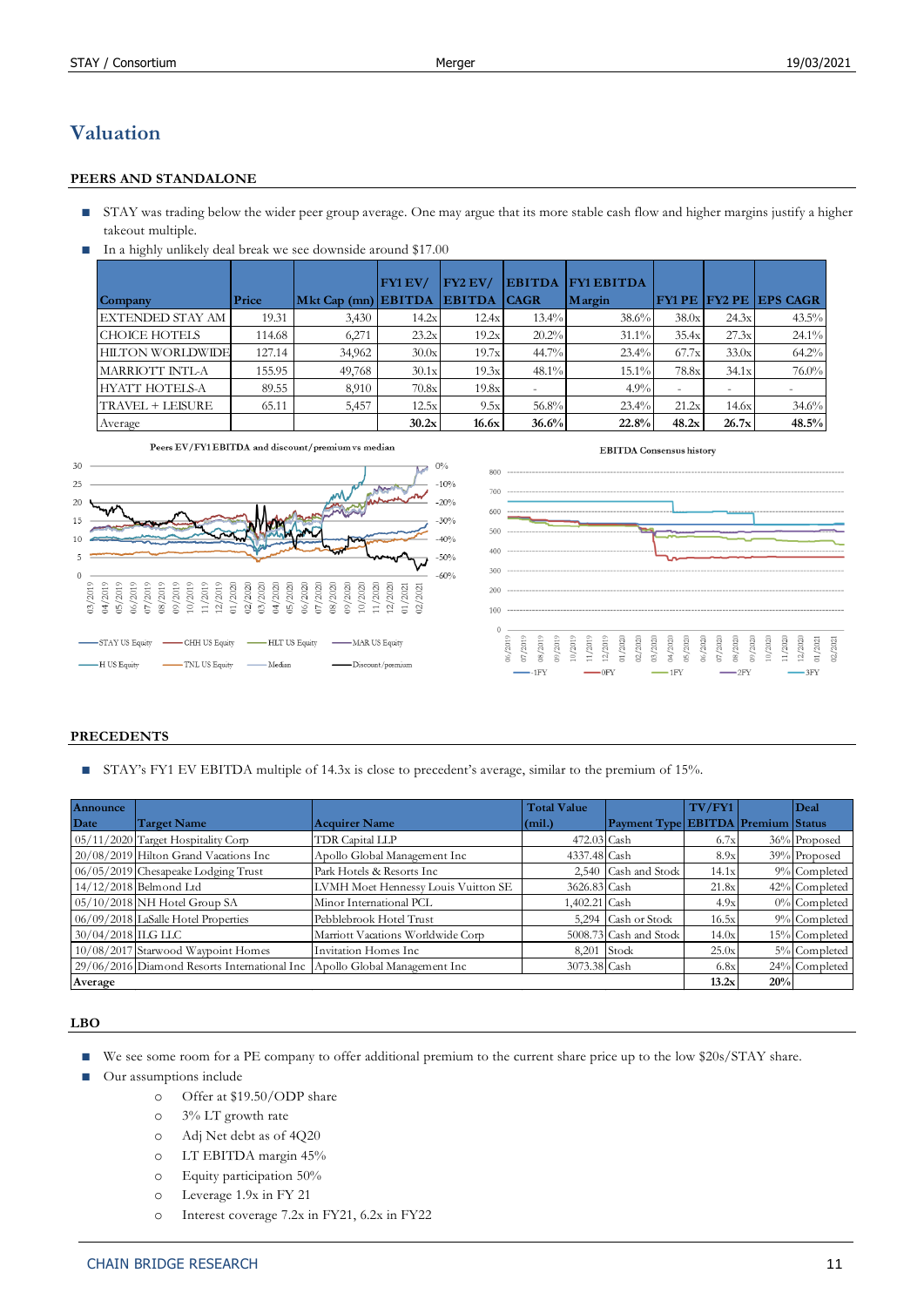- o Credit spread 5.5%
- o 20% tax rate
- o IRR target 13.5%
- o No synergies

#### **Sensitivity tables**

|                  |       |         |         | <b>Bid Price</b> |         |         |      |                |       |         |         | <b>Bid Price</b> |         |         |
|------------------|-------|---------|---------|------------------|---------|---------|------|----------------|-------|---------|---------|------------------|---------|---------|
|                  |       | \$19.50 | \$21.00 | \$22.00          | \$23.00 | \$24.00 |      |                |       | \$19.50 | \$21.00 | \$22.00          | \$23.00 | \$24.00 |
|                  | 35.0% | 10.5%   | 10.3%   | 10.2%            | 10.1%   | 10.0%   |      |                | 0.0%  | 12.9%   | 12.8%   | 12.7%            | 12.6%   | 12.5%   |
| Marg             | 40.0% | 12.0%   | 11.9%   | 11.8%            | 11.7%   | 11.6%   |      | Growth         | 2.0%  | 13.3%   | 13.2%   | 13.1%            | 13.0%   | 12.9%   |
|                  | 45.0% | 13.5%   | 13.4%   | 13.2%            | 13.1%   | 13.1%   |      |                | 3.0%  | 13.5%   | 13.4%   | 13.2%            | 13.1%   | 13.1%   |
| EBITDA           | 47.0% | 14.1%   | 13.9%   | 13.8%            | 13.7%   | 13.6%   |      | 与              | 5.0%  | 13.9%   | 13.7%   | 13.6%            | 13.5%   | 13.4%   |
|                  | 50.0% | 14.9%   | 14.7%   | 14.6%            | 14.5%   | 14.4%   |      |                | 7.0%  | 14.3%   | 14.1%   | 14.0%            | 13.9%   | 13.8%   |
|                  |       |         |         | <b>Bid Price</b> |         |         |      |                |       |         |         | <b>Bid Price</b> |         |         |
|                  |       |         |         |                  |         |         |      |                |       |         |         |                  |         |         |
|                  |       | \$19.50 | \$21.00 | \$22.00          | \$23.00 | \$24.00 |      |                |       | \$19.50 | \$21.00 | \$22.00          | \$23.00 | \$24.00 |
|                  | 9.0x  | 3.0%    | 1.8%    | 0.9%             | 0.1%    | $-0.7%$ |      |                | 40.0% | 14.8%   | 14.6%   | 14.5%            | 14.4%   | 14.3%   |
|                  | 10.0x | 5.4%    | 4.2%    | 3.4%             | 2.6%    | 1.9%    |      |                | 45.0% | 14.1%   | 13.9%   | 13.8%            | 13.7%   | 13.6%   |
|                  | 14.3x | 13.5%   | 12.4%   | 11.6%            | 10.9%   | 10.2%   | Part | ₫              | 50.0% | 13.5%   | 13.3%   | 13.2%            | 13.1%   | 13.0%   |
|                  | 12.0x | 9.5%    | 8.4%    | 7.6%             | 6.9%    | 6.2%    |      |                | 55.0% | 13.0%   | 12.8%   | 12.7%            | 12.7%   | 12.6%   |
| <b>EV/EBITDA</b> | 13.0x | 11.3%   | 10.2%   | 9.5%             | 8.7%    | 8.0%    |      | $\overline{5}$ | 60.0% | 12.6%   | 12.4%   | 12.3%            | 12.3%   | 12.2%   |

|                 |      |         |         | <b>Bid Price</b> |         |         |
|-----------------|------|---------|---------|------------------|---------|---------|
|                 |      | \$19.50 | \$21.00 | \$22.00          | \$23.00 | \$24.00 |
|                 | 5.0% | 13.7%   | 13.6%   | 13.5%            | 13.4%   | 13.3%   |
| Interest Margin | 5.2% | 13.6%   | 13.5%   | 13.4%            | 13.3%   | 13.2%   |
|                 | 5.5% | 13.5%   | 13.4%   | 13.2%            | 13.1%   | 13.1%   |
|                 | 5.7% | 13.4%   | 13.3%   | 13.2%            | 13.1%   | 13.0%   |
|                 | 6.0% | 13.3%   | 13.1%   | 13.0%            | 12.9%   | 12.8%   |

Source: CBR and Bloomberg

## **ROIC**

By our ROIC calculation we don't see room to improve the current offer.

- We assumed:
	- o 20% effective tax rate
	- o no synergies we note that with a combination of Starwood's extended stay asset potential synergies would not be more than \$30m-\$50m p.a. used in our sensitivity table. That would not change the conclusion of our ROIC calculation.

#### **ROIC calculations**

| Deal value (\$m)                 | 2021  | 2022  | 2023  |
|----------------------------------|-------|-------|-------|
| Bid price $(\sqrt{sh.})$         | 19.50 | 19.50 | 19.50 |
| O/S(m)                           | 178   | 178   | 178   |
| Market value (m)                 | 3462  | 3462  | 3462  |
| Net Debt $(m)$                   | 2756  | 2756  | 2756  |
| Deal value (m)                   | 6218  | 6218  | 6218  |
| <b>ROIC</b> calculation          |       |       |       |
| <b>BEST Operating Profit (m)</b> | 214   | 279   | 322   |
| Synergies                        | 0     | 0     | 0     |
| Adj. Operating Profit (m)        | 214   | 279   | 322   |
| $Tax (20\%)$                     | 43    | 56    | 64    |
| NOPAT(m)                         | 171   | 223   | 258   |
| <b>ROIC</b>                      | 2.8%  | 3.6%  | 4.1%  |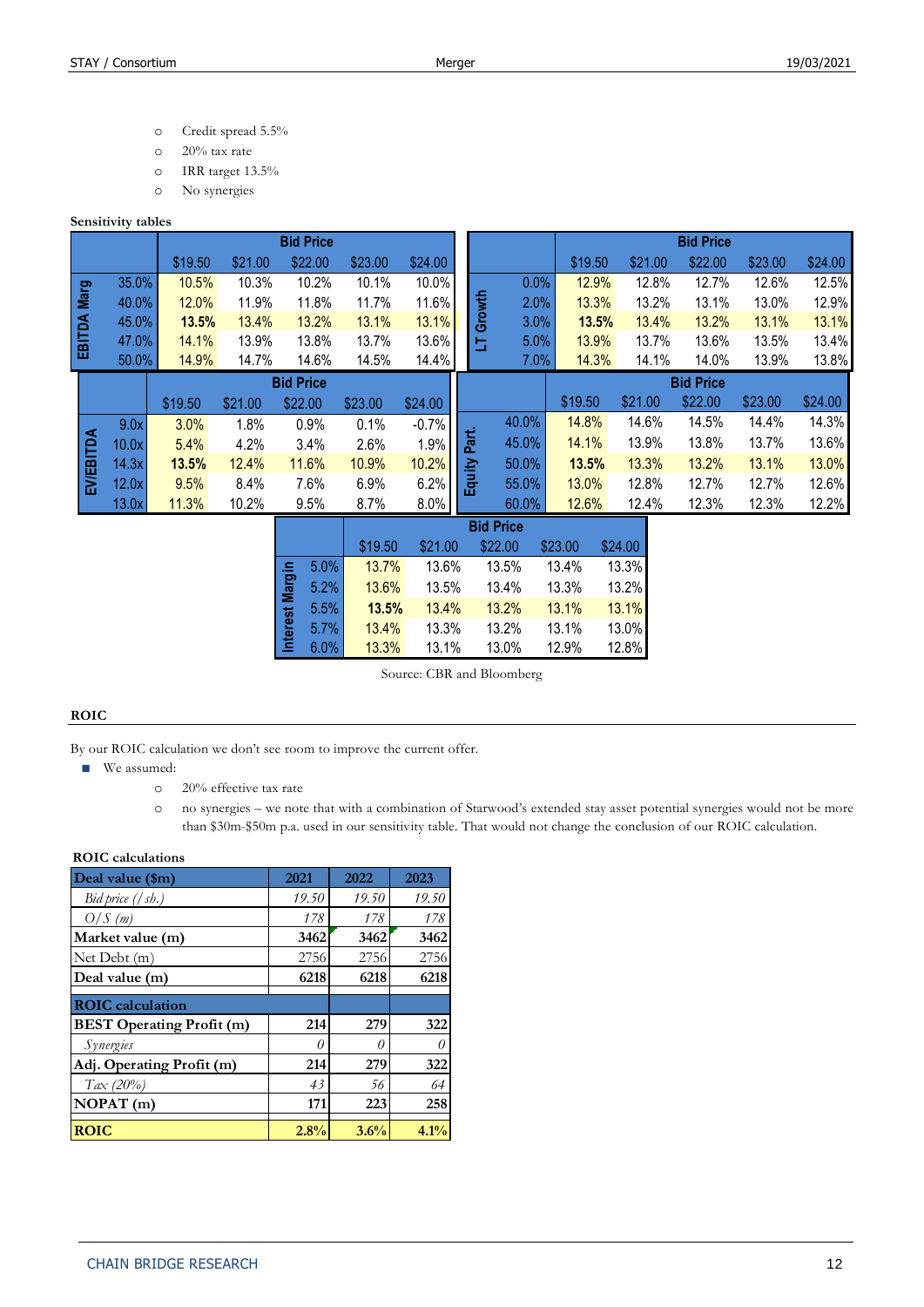# **Sensitivity tables**

**Price vs Operating profit Price vs Synergies**

|                            |     |         | Bid price (\$/share) |         |         |         |  |  |  |  |
|----------------------------|-----|---------|----------------------|---------|---------|---------|--|--|--|--|
|                            |     | 19.5    | 21.0                 | 23.0    | 25.0    | 27.0    |  |  |  |  |
| 亩                          | 214 | 2.8%    | $2.6\%$              | $2.5\%$ | $2.4\%$ | 2.3%    |  |  |  |  |
|                            | 280 | $3.6\%$ | $3.5\%$              | $3.3\%$ | $3.1\%$ | $3.0\%$ |  |  |  |  |
| $(\mathfrak{f}\mathrm{m})$ | 322 | $4.1\%$ | $4.0\%$              | $3.8\%$ | 3.6%    | $3.4\%$ |  |  |  |  |
|                            | 350 | $4.5\%$ | $4.3\%$              | $4.1\%$ | $3.9\%$ | 3.7%    |  |  |  |  |
| 2020                       | 370 | $4.8\%$ | 4.6%                 | $4.3\%$ | $4.1\%$ | $3.9\%$ |  |  |  |  |

| 11100 TO 1011 INTO |     |                      |         |         |         |         |  |  |  |  |  |
|--------------------|-----|----------------------|---------|---------|---------|---------|--|--|--|--|--|
|                    |     | Bid price (\$/share) |         |         |         |         |  |  |  |  |  |
|                    |     | 19.5                 | 21.0    | 23.0    | 25.0    | 27.0    |  |  |  |  |  |
|                    | 10% | $4.7\%$              | $4.5\%$ | $4.2\%$ | $4.0\%$ | 3.8%    |  |  |  |  |  |
| rate               | 15% | $4.4\%$              | $4.2\%$ | $4.0\%$ | $3.8\%$ | $3.6\%$ |  |  |  |  |  |
|                    | 20% | $4.1\%$              | 4.0%    | $3.8\%$ | $3.6\%$ | $3.4\%$ |  |  |  |  |  |
| Tax                | 25% | $3.9\%$              | $3.7\%$ | $3.5\%$ | $3.4\%$ | $3.2\%$ |  |  |  |  |  |
|                    | 30% | $3.6\%$              | $3.5\%$ | 3.3%    | $3.1\%$ | $3.0\%$ |  |  |  |  |  |

|     | __                   |         |         |         |             |     |                                         |         |                      |         |         |         |         |
|-----|----------------------|---------|---------|---------|-------------|-----|-----------------------------------------|---------|----------------------|---------|---------|---------|---------|
|     | Bid price (\$/share) |         |         |         |             |     |                                         |         | Bid price (\$/share) |         |         |         |         |
|     | 19.5                 | 21.0    | 23.0    | 25.0    | <b>27.0</b> |     |                                         |         | 19.5                 | 21.0    | 23.0    | 25.0    | 27.0    |
| 214 | $2.8\%$              | $2.6\%$ | $2.5\%$ | $2.4\%$ | $2.3\%$     | Syn | 0                                       | $4.1\%$ | $4.0\%$              | $3.8\%$ | $3.6\%$ | $3.4\%$ |         |
| 280 | $3.6\%$              | $3.5\%$ | $3.3\%$ | $3.1\%$ | $3.0\%$     |     | Cost<br>$(\mathfrak{f}\mathrm{m})$<br>⋖ | 10      | $4.3\%$              | $4.1\%$ | $3.9\%$ | $3.7\%$ | 3.5%    |
| 322 | $4.1\%$              | $4.0\%$ | $3.8\%$ | $3.6\%$ | $3.4\%$     |     |                                         | 20      | $4.4\%$              | $4.2\%$ | $4.0\%$ | $3.8\%$ | 3.6%    |
| 350 | $4.5\%$              | $4.3\%$ | $4.1\%$ | $3.9\%$ | $3.7\%$     |     |                                         | 30      | $4.5\%$              | $4.3\%$ | $4.1\%$ | $3.9\%$ | 3.7%    |
| 370 | $4.8\%$              | 4.6%    | $4.3\%$ | $4.1\%$ | $3.9\%$     |     |                                         | 50      | $4.8\%$              | 4.6%    | $4.4\%$ | $4.1\%$ | $3.9\%$ |

**Price vs Tax rate Synergies vs Tax rate**

| ia tale |                      |         |         |         |         |      | OVIRIZICO VO TRATAR |         |                           |         |         |         |         |  |  |
|---------|----------------------|---------|---------|---------|---------|------|---------------------|---------|---------------------------|---------|---------|---------|---------|--|--|
|         | Bid price (\$/share) |         |         |         |         |      |                     |         | Annual cost savings (\$m) |         |         |         |         |  |  |
|         | 19.5                 | 21.0    | 23.0    | 25.0    | 27.0    |      |                     |         |                           | 10      | 20      | 30      | 50      |  |  |
| 10%     | $4.7\%$              | $4.5\%$ | $4.2\%$ | $4.0\%$ | $3.8\%$ | rate | $10\%$              | $4.7\%$ | $4.8\%$                   | $5.0\%$ | $5.1\%$ | 5.4%    |         |  |  |
| 15%     | $4.4\%$              | $4.2\%$ | $4.0\%$ | $3.8\%$ | $3.6\%$ |      |                     | 15%     | $4.4\%$                   | $4.5\%$ | $4.7\%$ | $4.8\%$ | $5.1\%$ |  |  |
| 20%     | $4.1\%$              | $4.0\%$ | $3.8\%$ | $3.6\%$ | $3.4\%$ |      | ax                  | 20%     | $4.1\%$                   | $4.3\%$ | $4.4\%$ | $4.5\%$ | $4.8\%$ |  |  |
| 25%     | $3.9\%$              | $3.7\%$ | $3.5\%$ | $3.4\%$ | $3.2\%$ |      | Е                   | 25%     | $3.9\%$                   | $4.0\%$ | $4.1\%$ | $4.2\%$ | $4.5\%$ |  |  |
| 30%     | $3.6\%$              | $3.5\%$ | $3.3\%$ | $3.1\%$ | $3.0\%$ |      |                     | 30%     | $3.6\%$                   | $3.7\%$ | $3.9\%$ | $4.0\%$ | $4.2\%$ |  |  |
|         |                      |         |         |         |         |      |                     |         |                           |         |         |         |         |  |  |

Source: CBR and Bloomberg